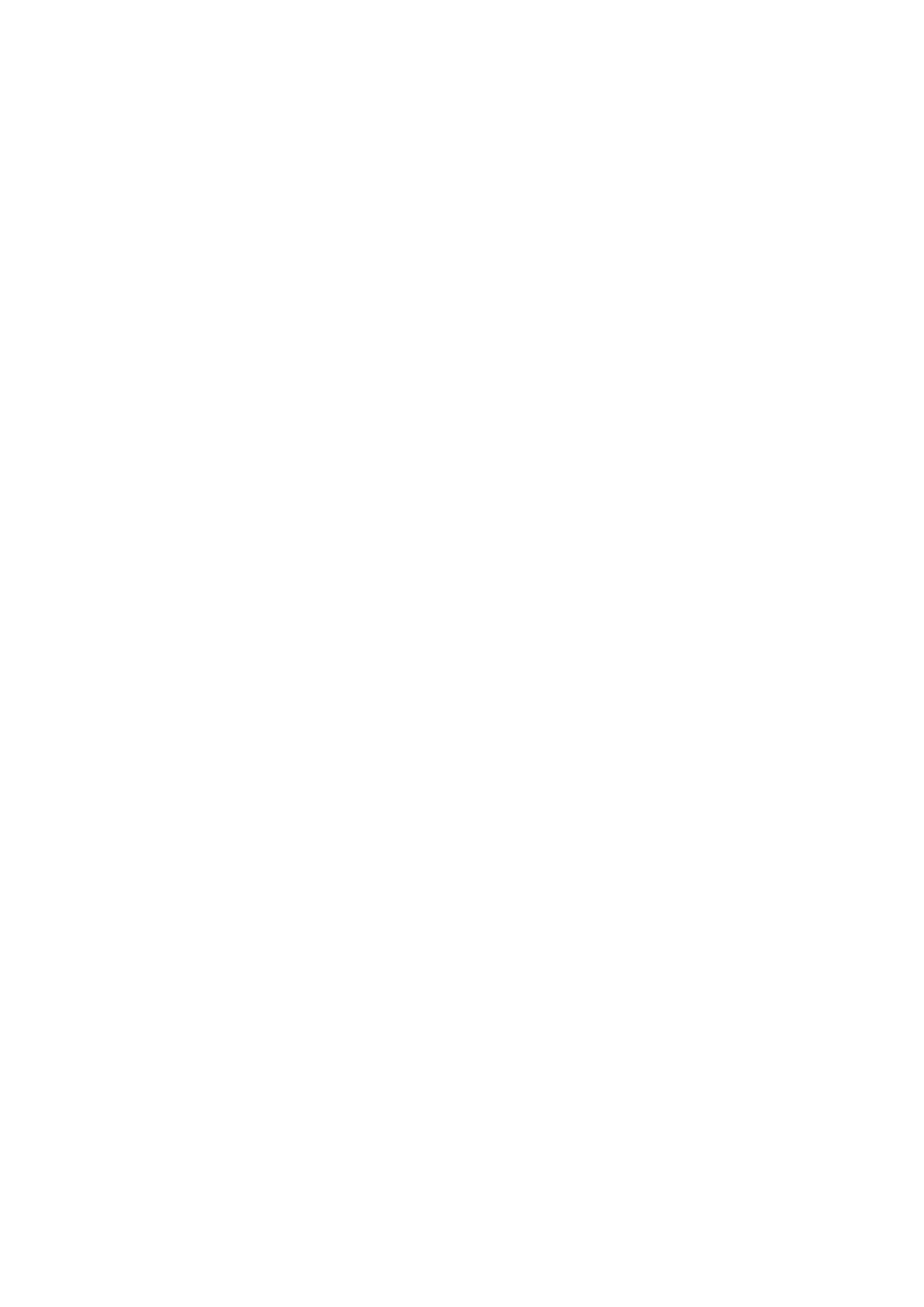#### **Foreword**

This booklet outlines the performance of candidates in all aspects of this specification for the November 2021 series.

CCEA hopes that the Chief Examiner's and/or Principal Moderator's report(s) will be viewed as a helpful and constructive medium to further support teachers and the learning process.

This booklet forms part of the suite of support materials for the specification. Further materials are available from the specification's section on our website at www.ccea.org.uk.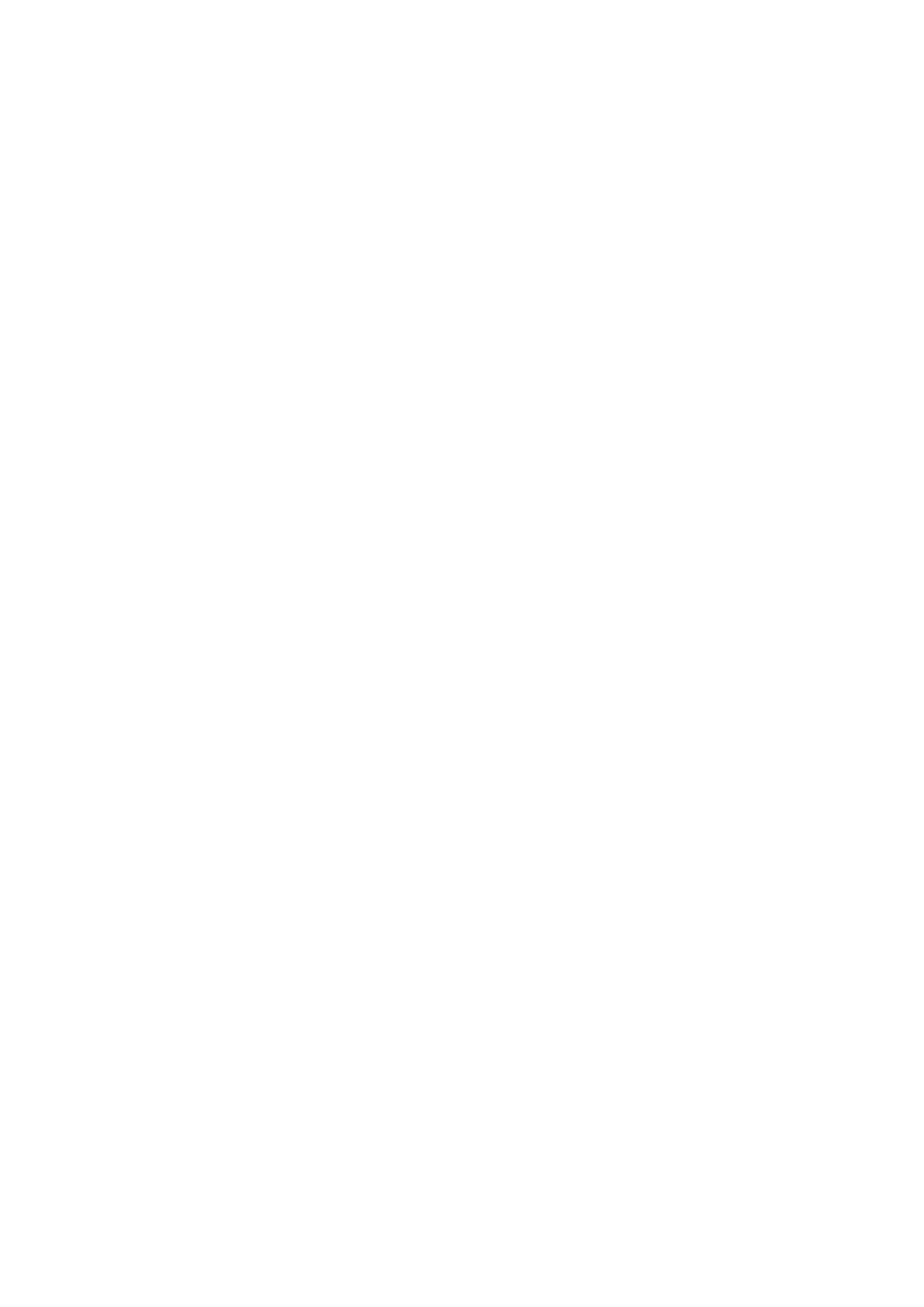#### **Contents**

|                         | Assessment Unit 1: Introduction to Problem Solving                         | 3                       |
|-------------------------|----------------------------------------------------------------------------|-------------------------|
|                         | Assessment Unit 2: Planning and Carrying Out a Piece of<br><b>Research</b> | $\overline{3}$          |
|                         | Assessment Unit 3: Planning and Giving an Oral Presentation                | $\overline{\mathbf{3}}$ |
| <b>Contact details:</b> |                                                                            | 4                       |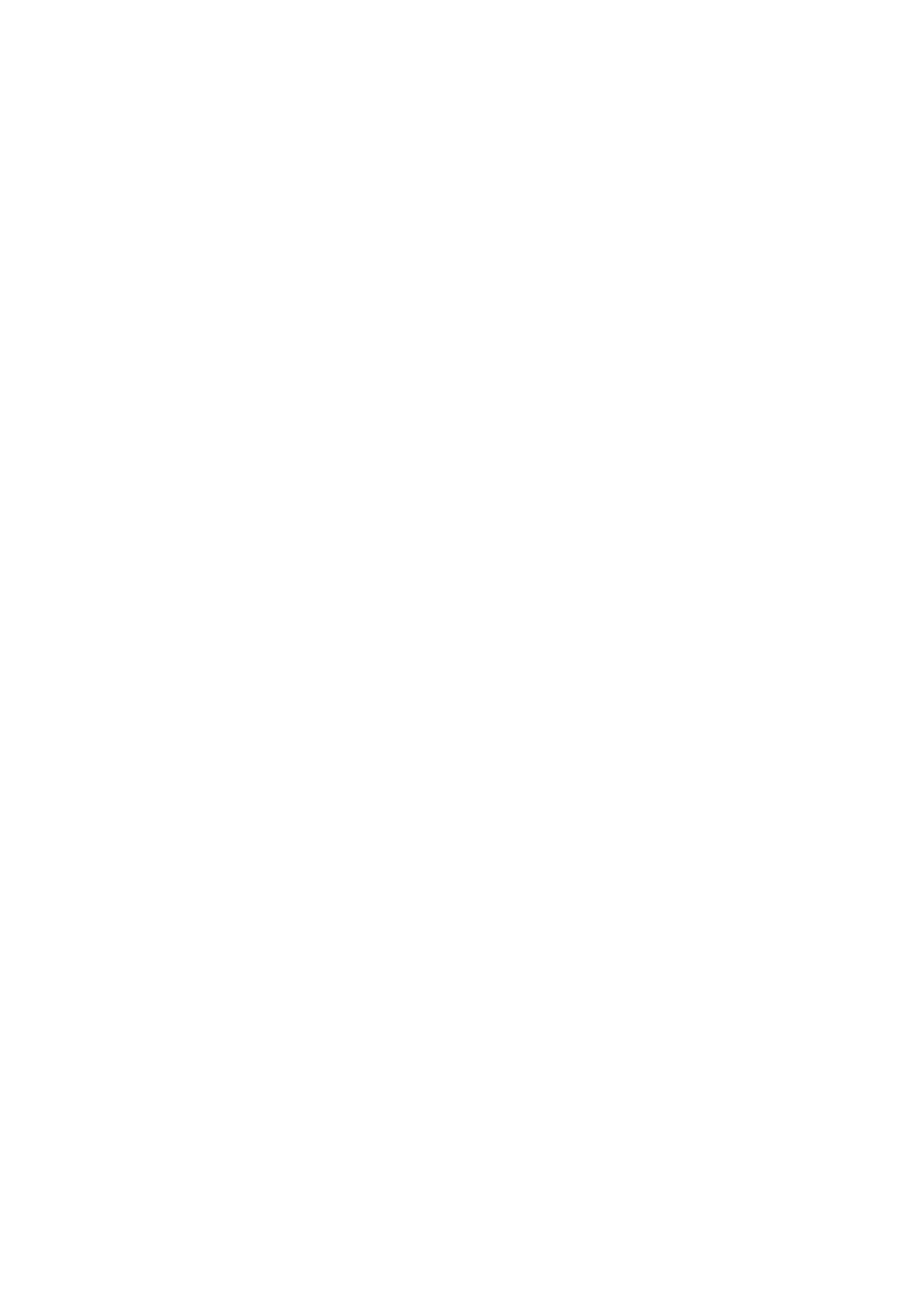## **LEVEL 3 CERTIFICATE IN PERSONAL EFFECTIVENESS**

#### **Principal Moderator's Report**

#### General Comments

Most candidates presented well organised portfolios which demonstrated achievement of the Level 3 standards. However, there are still some candidates whose Plan, Do and Review sheets lack detail and too much emphasis is placed upon supplementary evidence.

#### **Assessment Unit 1 Introduction to Problem Solving**

- The majority of candidates carried out a Challenge relating to the Career Planning Module. However it is important to remember that at Level 3 candidates are required to solve a complex problem i.e. the problem should have a number of sub-problems, with several ways of tackling it, as this allows candidates to use a variety of methods and compare possible approaches to solving the problem.
- Centres are still misinterpreting Standard PS3.1.2

*"Select and use a variety of methods to come up with different ways of tackling the problem"*

In their evidence candidates tend to list possible methods for solving the problem, which they replicate in PS3.1.3, rather than how they will determine these methods.

- If this unit is combined with R3 it is important that candidates not only annotate their research to indicate which information/data is relevant to the research objectives but also state how it has assisted them in solving the problem.
- When evaluating each stage of their approach to problem solving it is essential that they explain what went well and what could be improved; reasons should also be included.
- It is important in this unit that candidates clearly demonstrate the process they used to solve their problem.

#### **Assessment Unit 2 Planning and Carrying out a Piece of Research**

• Candidates provided evidence which demonstrated they had considered a wide variety of sources when researching their information. However, many candidates drew conclusions without justifying them e.g. Why are the courses and universities chosen suitable for them?

#### **Assessment Unit 3 Planning and Giving an Oral Presentation**

- Most candidates made good use of PowerPoint to meet the standards required for this unit.
- Most evidence demonstrated the use of relevant images e.g. graphs, photographs, diagrams etc; however, these must be referred to during the presentation as they should be used to illustrate points.
- A handout of the candidate's presentation does not constitute an additional method to engage the audience.